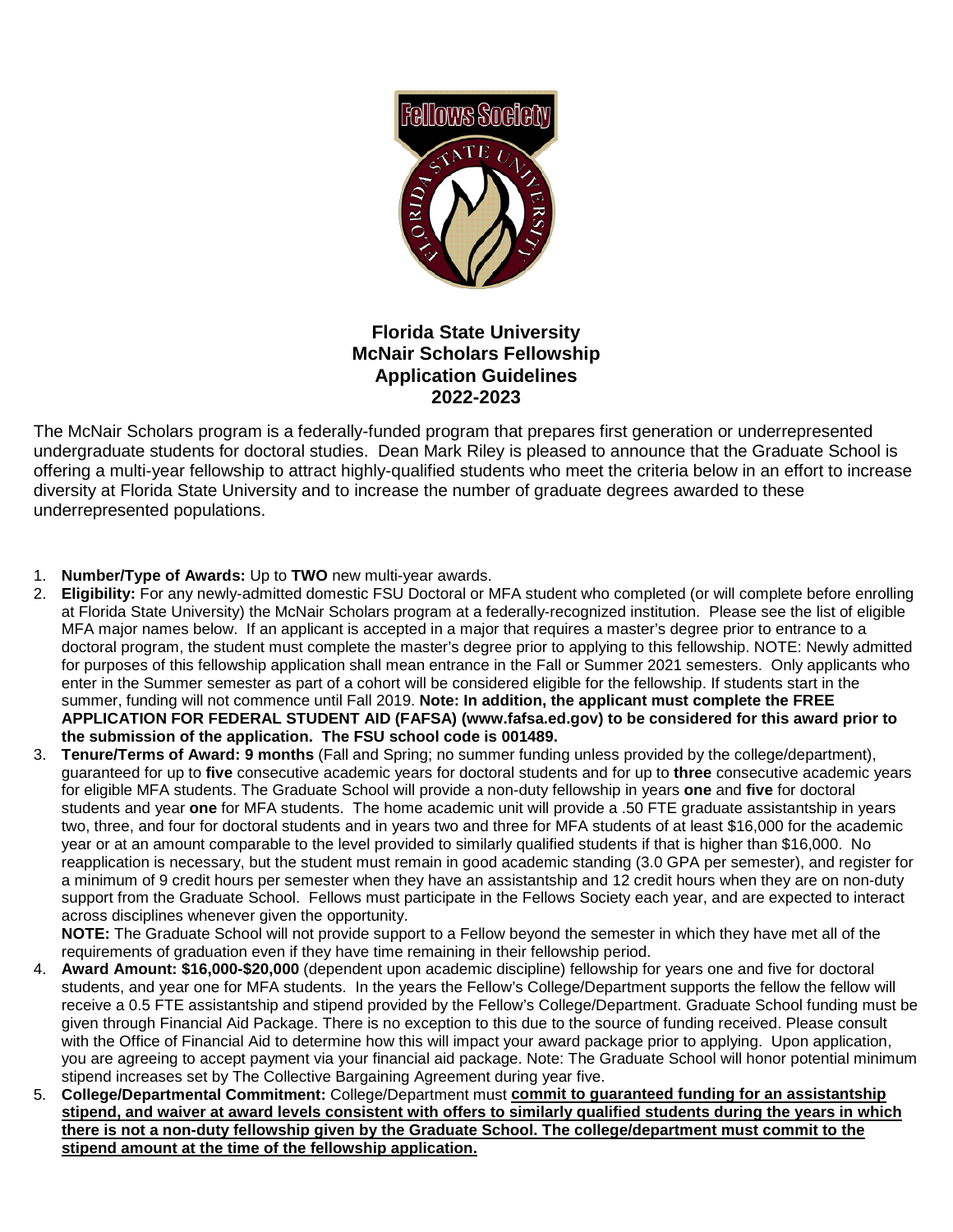- 6. **Employment:** Fellows will receive a .50 FTE departmental assistantship during the years listed above that may require them to assist in research, teaching, and/or professional duties.
- 7. **Tuition Waivers: The Graduate School will provide** applicable out-of-state waivers in years 1 and 2 for all fellows and instate waivers in years 1 and 5 for Doctoral fellows and in year 1 for MFA fellows. The College/Department will give in-state tuition waivers for years 2, 3, and 4 for Doctoral fellows and years 2 and 3 for MFA fellows.
- 8. **Health Insurance:** The fellow will receive the health insurance subsidy each year of the award in accordance with Graduate School and university policy.
- 9. **Fellowships are awarded by the Graduate School for study in a specific department based upon nominations received from departments, and are non-transferable.**
- 10. **International Students:** Students who are not US citizens or permanent residents are not eligible to apply for this fellowship.
- 11. **Other Fellowships:** This fellowship cannot be held with any other Graduate School administered fellowship. External fellowships will be considered on a case by case basis and it is the student's responsibility to notify the Graduate School before accepting any offer.

**NOTES: 1) All Graduate School Fellowships are subject to the availability of funding each year 2) This fellowship only covers graduate, fundable courses and academic plans that are conducted at the Tallahassee, FL or Panama City, FL campuses**

## **ELIGIBLE MFA MAJOR NAMES**:

| <b>College</b> | <b>Major Name</b>                  |
|----------------|------------------------------------|
| <b>MP</b>      | <b>Motion Picture Arts</b>         |
| <b>MP</b>      | <b>Motion Picture Arts-Writing</b> |
| <b>MU</b>      | <b>Music Theatre - Music</b>       |
| <b>FA</b>      | Studio Art                         |
| <b>FA</b>      | <b>Graphic Design</b>              |
| <b>FA</b>      | Arts Administration - Art          |
| <b>FA</b>      | <b>Interior Design</b>             |
| <b>FA</b>      | <b>Interior Design/MFA</b>         |
| <b>FA</b>      | Dance                              |
| <b>FA</b>      | <b>Costume Design</b>              |
| <b>FA</b>      | Acting                             |
| <b>FA</b>      | <b>Directing</b>                   |
| <b>FA</b>      | <b>Technical Production</b>        |
| <b>FA</b>      | <b>Theatre Management</b>          |

#### **Application Submission Instructions**

*If you are a potential applicant and would like to be nominated for this fellowship, please contact your academic unit.*

The Graduate Schools' online application system will be utilized for this fellowship.

Step 1) This fellowship will begin with the nomination of a student by the academic unit that has admitted the student, or will admit by the endorsement deadline. To nominate a student the department will copy and paste the following link and enter in your FSU log-in information:

<Departmental URL – Not Privy to Students>

Please complete the nomination form following the instructions in the form.

Please note the department will need the following to complete the nomination form:

- a. The Empl ID of the student (example: 200011111);
	- b. Student's contact information; and
	- c. Name of the McNair institution the student attended.

#### **The nomination from the Department is due February 1st.**

Step 2) After the department has submitted the nomination, the Graduate School will confirm with the student's institution whether or not the student successfully completed the McNair Scholars Program. If the student completed the